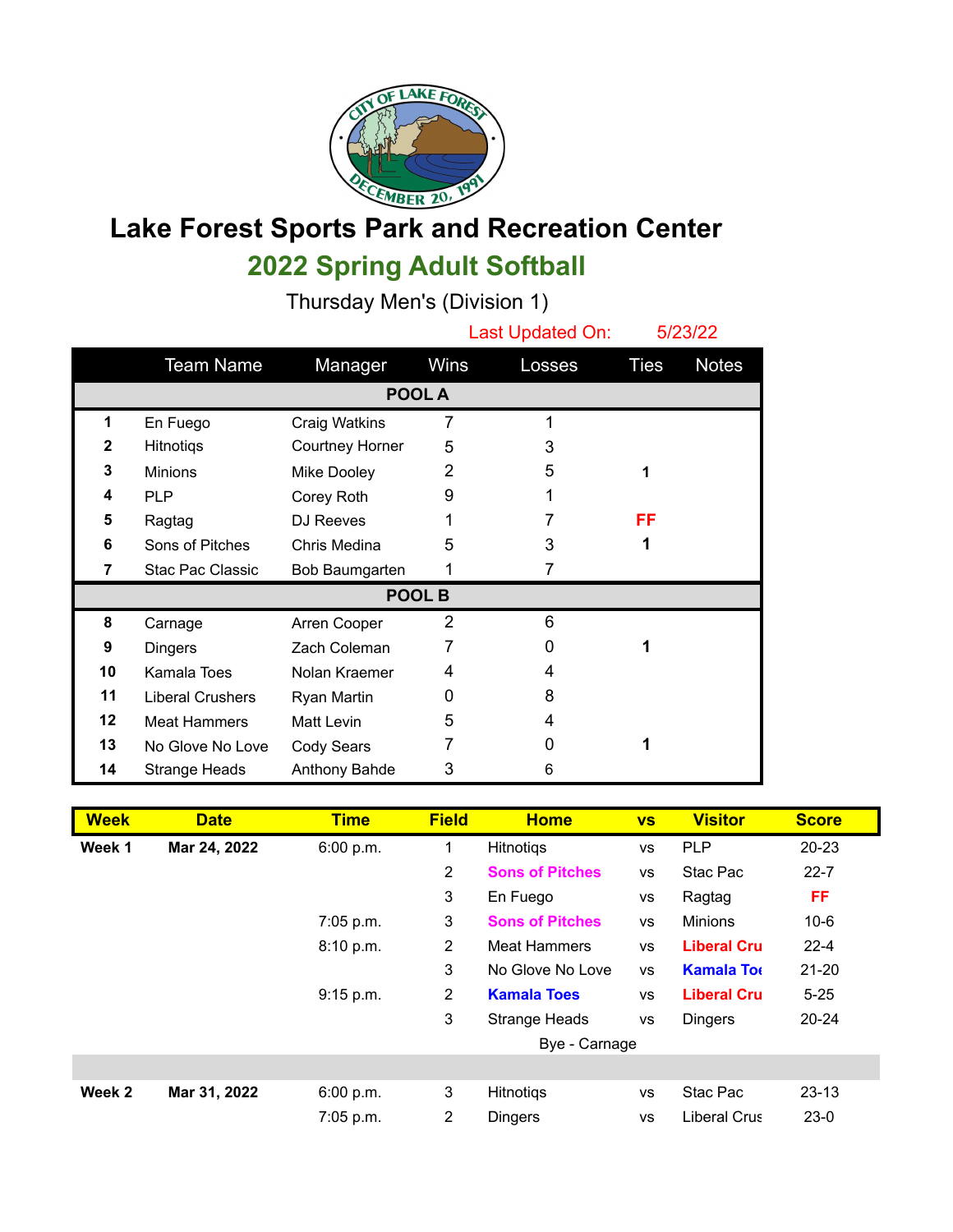|                   |              |           | 3                                       | Sons of Pitches         | <b>VS</b> | En Fuego                         | $7 - 23$  |  |  |
|-------------------|--------------|-----------|-----------------------------------------|-------------------------|-----------|----------------------------------|-----------|--|--|
|                   |              | 8:10 p.m. | 3                                       | Carnage                 | VS        | Strange He                       | $16 - 15$ |  |  |
|                   |              | 9:15 p.m. | $\boldsymbol{2}$                        | <b>Meat Hammers</b>     | <b>VS</b> | No Glove N                       | $1 - 28$  |  |  |
|                   |              |           | 3                                       | <b>PLP</b>              | VS        | Minions                          | $18-3$    |  |  |
|                   |              |           | Bye - Kamala Toes, Ragtag               |                         |           |                                  |           |  |  |
|                   |              |           |                                         |                         |           |                                  |           |  |  |
| Week 3            | Apr 7, 2022  | 6:00 p.m. | $\overline{2}$                          | <b>Dingers</b>          | <b>VS</b> | Strange He                       | $14 - 12$ |  |  |
|                   |              |           | 3                                       | Ragtag                  | VS        | En Fuego                         | $9 - 15$  |  |  |
|                   |              | 7:05 p.m. | $\boldsymbol{2}$                        | Kamala Toes             | VS        | No Glove N                       | 16-26     |  |  |
|                   |              |           | 3                                       | <b>Liberal Crushers</b> | VS        | Meat Hamn                        | $6 - 15$  |  |  |
|                   |              | 8:10 p.m. | 3                                       | Stac Pac                | VS        | Sons of Pitc                     | $12 - 21$ |  |  |
|                   |              | 9:15 p.m. | 3                                       | <b>PLP</b>              | <b>VS</b> | Hitnotiqs                        | 19-14     |  |  |
|                   |              |           |                                         | Bye - Carnage, Minions  |           |                                  |           |  |  |
|                   |              |           |                                         |                         |           |                                  |           |  |  |
| Week 4            | Apr 14, 2022 | 6:00 p.m. | $\overline{2}$                          | <b>Meat Hammers</b>     | <b>VS</b> | Carnage                          | $18 - 13$ |  |  |
|                   |              |           | 3                                       | No Glove No Love        | VS        | <b>Dingers</b>                   | $17 - 17$ |  |  |
|                   |              | 7:05 p.m. | $\overline{c}$                          | <b>Ragtag</b>           | VS        | Stac Pac                         | 12-20     |  |  |
|                   |              |           | 3                                       | En Fuego                | VS        | <b>Hitnotigs</b>                 | $8 - 27$  |  |  |
|                   |              | 8:10 p.m. | 1                                       | <b>PLP</b>              | VS        | <b>Ragtag</b>                    | $21 - 5$  |  |  |
|                   |              |           | 3                                       | <b>Hitnotiqs</b>        | VS        | <b>Minions</b>                   | 19-21     |  |  |
|                   |              | 9:15 p.m. | $\overline{2}$                          | <b>Strange Heads</b>    | <b>VS</b> | Kamala Toe                       | $7 - 17$  |  |  |
|                   |              |           | Bye - Liberal Crushers, Sons of Pitches |                         |           |                                  |           |  |  |
|                   |              |           |                                         |                         |           |                                  |           |  |  |
| Week <sub>5</sub> | Apr 21, 2022 | 6:00 p.m. | $\overline{2}$                          | Stac Pac                | VS        | <b>PLP</b>                       | $1 - 16$  |  |  |
|                   |              |           | 3                                       | En Fuego                | <b>VS</b> | Minions                          | $18 - 11$ |  |  |
|                   |              | 7:05 p.m. | $\boldsymbol{2}$                        | <b>Liberal Crushers</b> | VS        | Strange He                       | $1 - 36$  |  |  |
|                   |              |           | 3                                       | Ragtag                  | VS        | Sons of Pitc                     | 17-20     |  |  |
|                   |              | 8:10 p.m. | $\overline{2}$                          | Kamala Toes             | VS        | Meat Hamn                        | 18-23     |  |  |
|                   |              |           | 3                                       | No Glove No Love        | <b>VS</b> | <b>Carnage</b>                   | $17-9$    |  |  |
|                   |              | 9:15 p.m. | 3                                       | <b>Dingers</b>          | <b>VS</b> | <b>Carnage</b>                   | $20 - 17$ |  |  |
|                   |              |           |                                         | Bye - Hitnotigs         |           |                                  |           |  |  |
|                   |              |           |                                         |                         |           |                                  |           |  |  |
| Week 6            | Apr 28, 2022 | 6:00 p.m. | $\overline{c}$                          | Ragtag                  | <b>VS</b> | <b>PLP</b>                       | $13 - 14$ |  |  |
|                   |              |           | 3                                       | Kamala Toes             | VS        | Strange He                       | $10-9$    |  |  |
|                   |              | 7:05 p.m. | 2                                       | <b>Minions</b>          | VS        | Hitnotigs                        | $9 - 19$  |  |  |
|                   |              |           | 3                                       | No Glove No Love        | VS        | Meat Hamn                        | $20 - 4$  |  |  |
|                   |              | 8:10 p.m. | $\overline{c}$                          | En Fuego                | <b>VS</b> | Sons of Pitc                     | $16 - 14$ |  |  |
|                   |              | 9:15 p.m. | $\overline{2}$                          | Carnage                 | <b>VS</b> | <b>Dingers</b>                   | 10-30     |  |  |
|                   |              |           |                                         |                         |           | Bye - Liberal Crushers, Stac Pac |           |  |  |
|                   |              |           |                                         |                         |           |                                  |           |  |  |
| Week 7            | May 5, 2022  | 6:00 p.m. | $\overline{2}$                          | <b>Strange Heads</b>    | <b>VS</b> | No Glove N                       | $14 - 18$ |  |  |
|                   |              |           | 3                                       | En Fuego                | VS        | <b>PLP</b>                       | $15 - 13$ |  |  |
|                   |              | 7:05 p.m. | 2                                       | <b>Liberal Crushers</b> | <b>VS</b> | <b>Dingers</b>                   | $0 - 26$  |  |  |